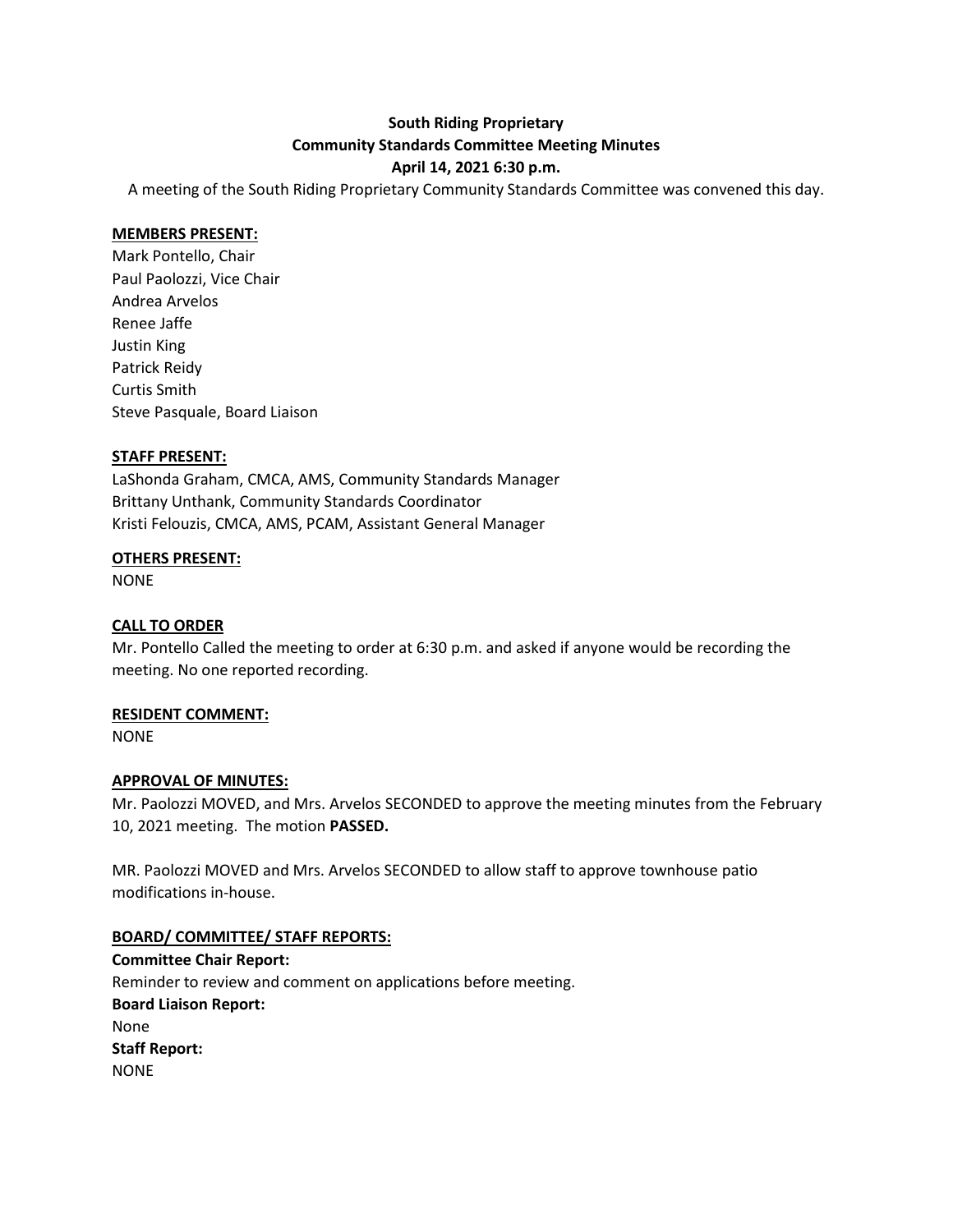#### **OWNER APPLICATIONS FOR REVIEW/ DECISION**

\*\*\*Please see the Community Standards Committee Application Decisions, entered as Exhibit 1.

#### **EXECUTIVE SESSION:**

Mr. Paolozzi MOVED, and Mr. King SECONDED to enter Executive Session at 7:27 p.m. to discuss rules hearing. The motion PASSED unanimously.

Mr. Paolozzi MOVED, and Mr. King SECONDED to exit Executive Session at 7:28 p.m. The motion PASSED Unanimously.

#### **ACTION TAKEN POST EXECUTIVE SESSION:**

Mr. Paolozzi MOVED, and Mrs. Arvelos SECONDED to approve the Rules Violation and Application Assessment Consent Agenda as recommended by staff. The motion PASSED.

#### **ADJOURNMENT:**

Mr. Paolozzi MOVED, and Mr. King SECONDED to adjourn the meeting at 7:30 p.m.

The next meeting will be held via Zoom, Wednesday, April 28, 2021 at 6:30 p.m.

Mark F Pontello

Signed:[\\_\\_\\_\\_\\_\\_\\_\\_\\_\\_\\_\\_\\_\\_\\_\\_\\_\\_\\_\\_\\_\\_\\_\\_\\_\\_\\_\\_\\_\\_\\_\\_\\_\\_\\_\\_\\_\\_\\_\\_\\_\\_\\_\\_\\_\\_\\_\\_\\_\\_\\_\\_\\_\\_\\_\\_\\_\\_\\_\\_\\_\\_\\_\\_\\_\\_\\_\\_\\_](https://na2.documents.adobe.com/verifier?tx=CBJCHBCAABAAlJWU89sxsXpVlOhtfZ9I2G6zA0PSJA-F) Mark F Pontello (Apr 29, 2021 09:17 EDT)

Mark Pontello, Community Standards Committee Chair

Date Approved: April 28, 2021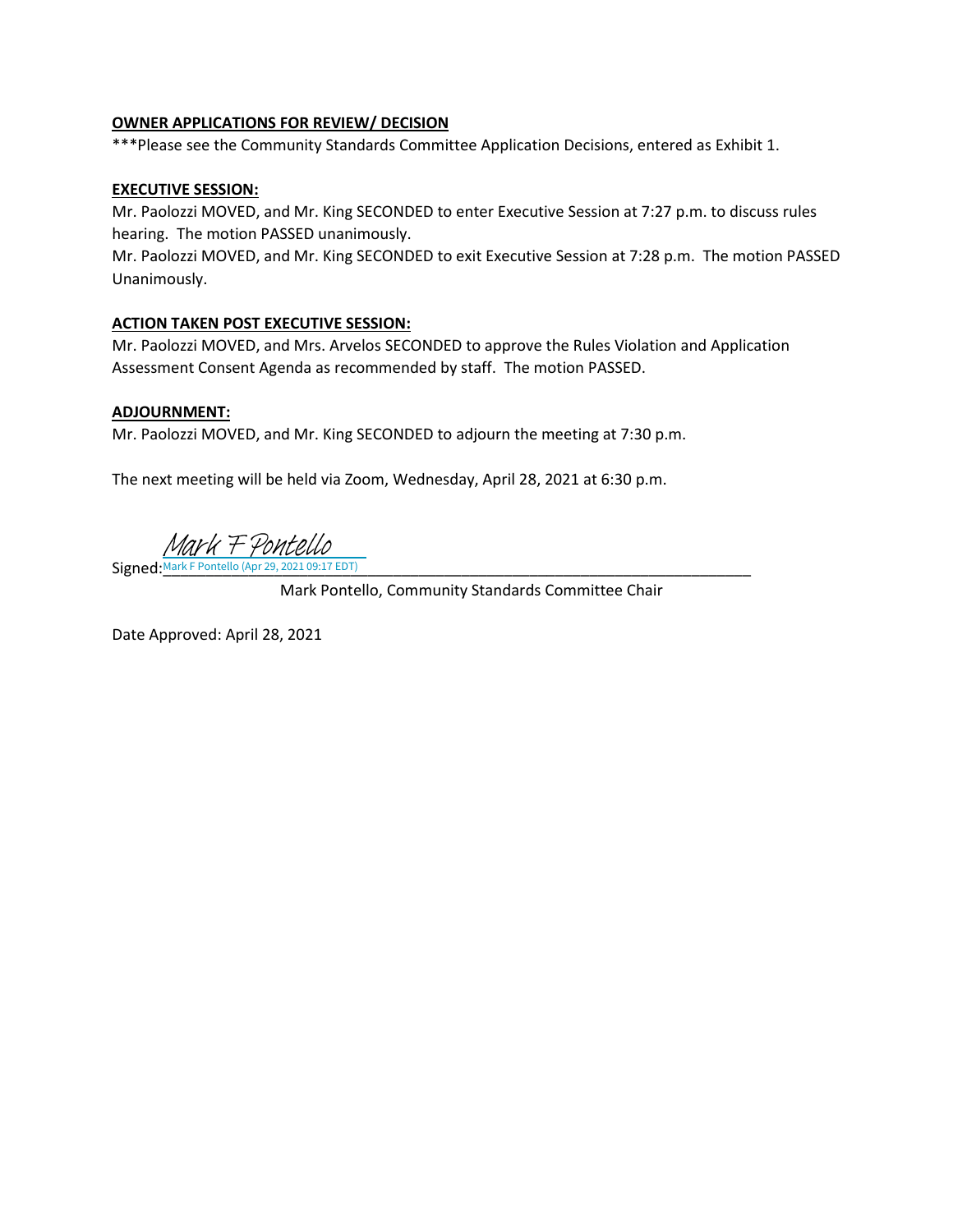#### **Exhibit 1 Community Standards Committee Application Decisions April 14, 2021 Meeting**

| <b>ADDRESS</b>                  | PROJECT(S)             | <b>MOTION</b>                                                       | <b>DECISION</b>                       |
|---------------------------------|------------------------|---------------------------------------------------------------------|---------------------------------------|
|                                 |                        | Mr. Paolozzi MOVED and Mr. SMITH                                    |                                       |
|                                 |                        | SECONDED to approve the application as                              |                                       |
| 43329 HUDDLESTON LANE           | <b>SCREENED PORCH</b>  | stipulated in the decision letter.                                  | The motion passed unanimously.        |
|                                 |                        |                                                                     |                                       |
|                                 |                        | Mr. Paolozzi MOVED and Mr. SMITH                                    |                                       |
|                                 |                        | SECONDED to approve the application as                              |                                       |
| 42916 OVERLY SQUARE             | <b>PATIO</b>           | stipulated in the decision letter.                                  | The motion passed unanimously.        |
|                                 |                        | Mr. Paolozzi MOVED and Mr. SMITH                                    |                                       |
|                                 |                        | SECONDED to approve the application                                 |                                       |
|                                 |                        | with a variance and as stipulated in the                            |                                       |
| 42955 TIPPMAN PLACE             | <b>VINYL FENCE</b>     | decision letter.                                                    | The motion passed unanimously.        |
|                                 |                        |                                                                     |                                       |
|                                 |                        | Mr. Paolozzi MOVED and Mr. SMITH                                    |                                       |
|                                 |                        | SECONDED to approve the application as                              |                                       |
| 43671 MINK MEADOWS STREEPATIO   |                        | stipulated in the decision letter.                                  | The motion passed unanimously.        |
|                                 |                        | Mr. Paolozzi MOVED and Mr. SMITH                                    |                                       |
|                                 |                        | SECONDED to approve the application                                 |                                       |
|                                 | STOOP MATERIAL CHANGE, | with a variance and as stipulated in the                            |                                       |
| <b>26053 TALAMORE DRIVE</b>     | LANDSCAPE              | decision letter.                                                    | The motion passed unanimously.        |
|                                 |                        |                                                                     |                                       |
|                                 |                        | Mr. Paolozzi MOVED and Mr. SMITH                                    |                                       |
|                                 |                        | SECONDED to approve the application as                              |                                       |
| 43344 ROYAL BURKEDALE STR PATIO |                        | stipulated in the decision letter.                                  | The motion passed unanimously.        |
|                                 |                        |                                                                     |                                       |
|                                 |                        | Mr. Paolozzi MOVED and Mr. SMITH                                    |                                       |
|                                 |                        | SECONDED to approve the application as                              |                                       |
| 43020 SPYDER PLACE              | DECK                   | stipulated in the decision letter.                                  | The motion passed unanimously.        |
|                                 |                        |                                                                     |                                       |
|                                 |                        | Mr. Paolozzi MOVED and Mr. SMITH                                    |                                       |
|                                 |                        | SECONDED to approve the application as                              |                                       |
| 43229 LIGHTHOUSE PLACE          | <b>DECK</b>            | stipulated in the decision letter.                                  | The motion passed unanimously.        |
|                                 |                        |                                                                     |                                       |
|                                 |                        | Mr. Paolozzi MOVED and Mr. SMITH                                    |                                       |
|                                 |                        | SECONDED to approve the application as                              |                                       |
| 42701 CENTER STREET             | <b>FENCE</b>           | stipulated in the decision letter.                                  | The motion passed unanimously.        |
|                                 |                        | Mr. Paolozzi MOVED and Mr. SMITH                                    |                                       |
|                                 |                        | FRENCH DRAIN, PATIO, WALKWAY SECONDED to approve the application as |                                       |
| 43678 MAVERICK LANE             | <b>RESURFACE</b>       | stipulated in the decision letter.                                  | The motion passed unanimously.        |
|                                 |                        | Mr. Paolozzi MOVED and Mr. SMITH                                    |                                       |
|                                 |                        | SECONDED to approve the application as                              |                                       |
| 43064 EUSTIS STREET             | <b>PATIO</b>           | stipulated in the decision letter.                                  | The motion passed unanimously.        |
|                                 |                        | Mr. Paolozzi MOVED and Mr. SMITH                                    |                                       |
|                                 |                        | SECONDED to approve the application                                 |                                       |
|                                 |                        | with a variance and as stipulated in the                            |                                       |
| 25272 PLANTING FIELD DRIVE SHED |                        | decision letter.                                                    | The motion passed unanimously.        |
|                                 |                        |                                                                     |                                       |
|                                 |                        | Mr. Paolozzi MOVED and Mr. SMITH                                    |                                       |
|                                 |                        | SECONDED to approve the application as                              | The motion passed, Mrs. Jaffe and Mr. |
| 43073 EUSTIS STREET             | SYNTHETIC LAWN         | stipulated in the decision letter.                                  | Smith opposed.                        |
|                                 |                        |                                                                     |                                       |
|                                 |                        | Mr. Paolozzi MOVED and Mr. SMITH                                    |                                       |
|                                 |                        | SECONDED to approve the application as                              |                                       |
| 25452 BRICKELL DRIVE            | <b>PATIO</b>           | stipulated in the decision letter.                                  | The motion passed unanimously.        |
|                                 |                        |                                                                     |                                       |
|                                 |                        | Mr. Paolozzi MOVED and Mr. SMITH                                    |                                       |
|                                 |                        | SECONDED to approve the application as                              |                                       |
| 25590 CREEKMORE TERRACE   DECK  |                        | stipulated in the decision letter.                                  | The motion passed unanimously.        |
|                                 |                        |                                                                     |                                       |
|                                 |                        | Mr. Paolozzi MOVED and Mr. SMITH                                    |                                       |
|                                 |                        | SECONDED to approve the application as                              |                                       |
| 43466 KATLING SQUARE            | <b>DECK</b>            | stipulated in the decision letter.                                  | The motion passed unanimously.        |
|                                 |                        |                                                                     |                                       |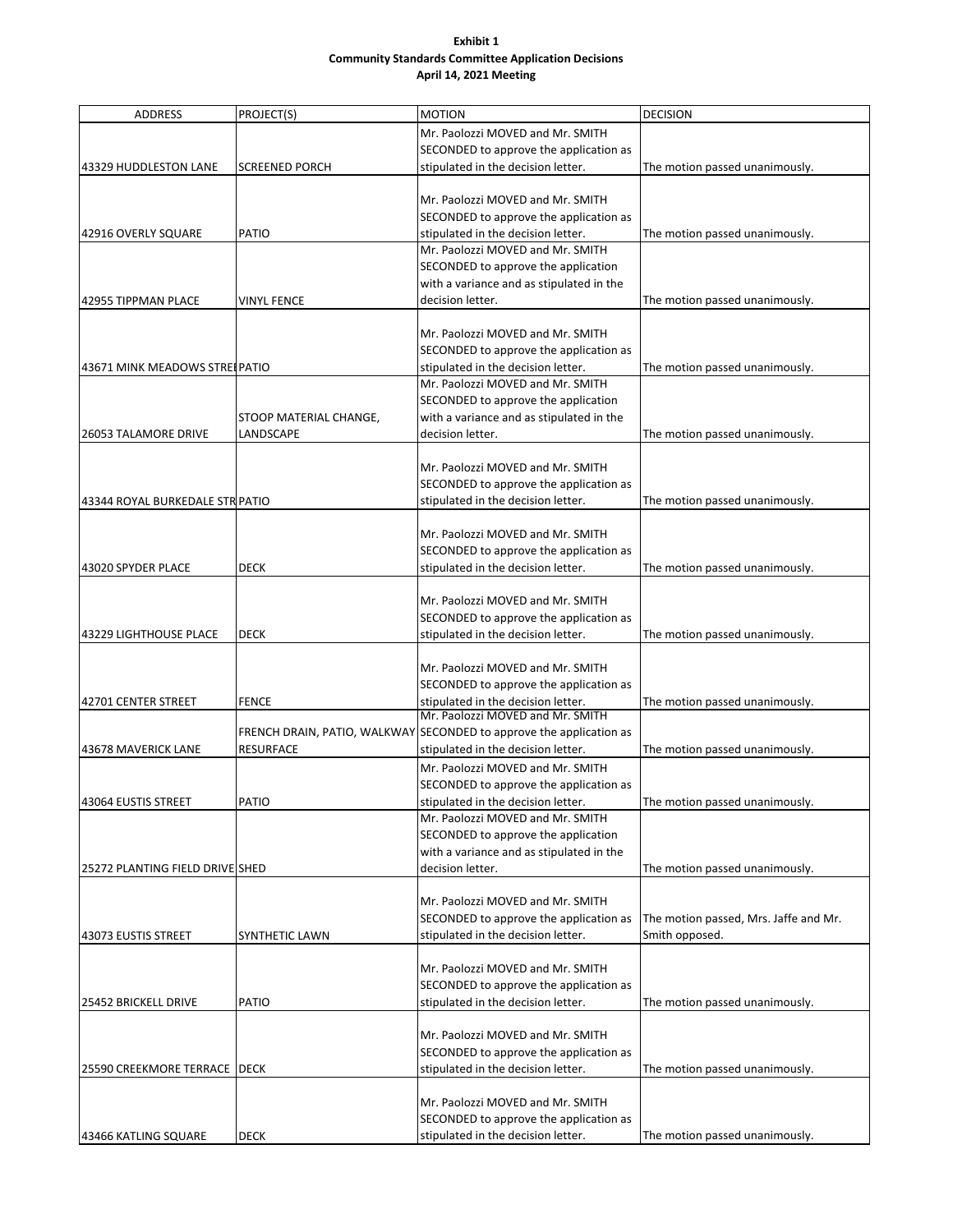#### **Exhibit 1 Community Standards Committee Application Decisions April 14, 2021 Meeting**

|                                         |                               | Mr. Paolozzi MOVED and Mr. SMITH                                             |                                |
|-----------------------------------------|-------------------------------|------------------------------------------------------------------------------|--------------------------------|
|                                         | SCREENED PORCH, DECK,         | SECONDED to approve the application as                                       |                                |
| 43202 MAPLE CROSS STREET                | LANDING                       | stipulated in the decision letter.                                           | The motion passed unanimously. |
|                                         |                               | Mr. Paolozzi MOVED and Mr. SMITH                                             |                                |
|                                         |                               | SECONDED to approve the application as                                       |                                |
| 43076 HALLMARK STREET                   | <b>PATIO</b>                  | stipulated in the decision letter.                                           | The motion passed unanimously. |
|                                         |                               |                                                                              |                                |
|                                         |                               | Mr. Paolozzi MOVED and Mr. SMITH                                             |                                |
|                                         |                               | SECONDED to approve the application as                                       |                                |
| 25968 HARTWOOD DRIVE                    | SCREENED PORCH, PATIO         | stipulated in the decision letter.                                           | The motion passed unanimously. |
|                                         |                               |                                                                              |                                |
|                                         |                               | Mr. Paolozzi MOVED and Mr. SMITH                                             |                                |
|                                         | DECK MATERIAL CHANGE AND      | SECONDED to approve the application as                                       |                                |
| 43446 JUBILEE STREET                    | <b>EXTENTION</b>              | stipulated in the decision letter.                                           | The motion passed unanimously. |
|                                         |                               |                                                                              |                                |
|                                         |                               | Mr. Paolozzi MOVED and Mr. SMITH                                             |                                |
|                                         |                               | SECONDED to approve the application as                                       |                                |
| 25892 QUINLAN STREET                    | PATIO, FIRE PIT               | stipulated in the decision letter.                                           | The motion passed unanimously. |
|                                         |                               |                                                                              |                                |
|                                         |                               | Mr. Paolozzi MOVED and Mr. SMITH                                             |                                |
|                                         |                               | SECONDED to approve the application as                                       |                                |
| 43023 GOLF VIEW DRIVE                   | PATIO                         | stipulated in the decision letter.                                           | The motion passed unanimously. |
|                                         |                               | Mr. Paolozzi MOVED and Mr. SMITH                                             |                                |
|                                         |                               | SECONDED to approve the application as                                       |                                |
| 43141 VALIANT DRIVE                     | LANDSCAPING                   | stipulated in the decision letter.                                           | The motion passed unanimously. |
|                                         |                               |                                                                              |                                |
|                                         |                               | Mr. Paolozzi MOVED and Mr. SMITH                                             |                                |
|                                         |                               | SECONDED to approve the application as                                       |                                |
| <b>25425 CARRINGTON DRIVE</b>           | <b>PATIO</b>                  | stipulated in the decision letter.                                           | The motion passed unanimously. |
|                                         |                               |                                                                              |                                |
|                                         |                               | Mr. Paolozzi MOVED and Mr. SMITH                                             |                                |
|                                         |                               | SECONDED to approve the application as                                       |                                |
| 42957 ASTELL STREET                     | PATIO, LANDSCAPE              | stipulated in the decision letter.                                           | The motion passed unanimously. |
|                                         |                               |                                                                              |                                |
|                                         |                               | Mr. Paolozzi MOVED and Mr. SMITH                                             |                                |
|                                         |                               | SECONDED to approve the application as                                       |                                |
| 25556 QUITS POND COURT                  | <b>PATIO</b>                  | stipulated in the decision letter.                                           | The motion passed unanimously. |
|                                         |                               |                                                                              |                                |
|                                         | PAVILION, FIREPLACE, MATERIAL | Mr. Paolozzi MOVED and Mr. SMITH                                             |                                |
| 43703 MINK MEADOWS STREICHANGE, WALKWAY |                               | SECONDED to approve the application as<br>stipulated in the decision letter. | The motion passed unanimously. |
|                                         |                               |                                                                              |                                |
|                                         |                               | Mr. Paolozzi MOVED and Mr. SMITH                                             |                                |
|                                         | PATIO MATERIAL CHANGE,        | SECONDED to approve the application as                                       |                                |
| 42567 LONGACRE DRIVE                    | <b>OUTDOOR KITCHEN</b>        | stipulated in the decision letter.                                           | The motion passed unanimously. |
|                                         |                               |                                                                              |                                |
|                                         |                               | Mr. Paolozzi MOVED and Mr. SMITH                                             |                                |
|                                         |                               | SECONDED to approve the application as                                       |                                |
| 26084 FLINTONBRIDGE DRIVE PATIO         |                               | stipulated in the decision letter.                                           | The motion passed unanimously. |
|                                         |                               |                                                                              |                                |
|                                         |                               | Mr. Paolozzi MOVED and Mr. SMITH                                             |                                |
|                                         |                               | SECONDED to approve the application as                                       |                                |
| 43521 KIPLINGTON SQUARE                 | <b>PATIO</b>                  | stipulated in the decision letter.                                           | The motion passed unanimously. |
|                                         |                               | Mr. Paolozzi MOVED and Mr. SMITH                                             |                                |
|                                         |                               | SECONDED to approve the application                                          |                                |
|                                         |                               | with a variance and as stipulated in the                                     |                                |
| 25883 MCKINZIE LANE                     | DECK, PATIO, FIRE PIT         | decision letter.                                                             | The motion passed unanimously. |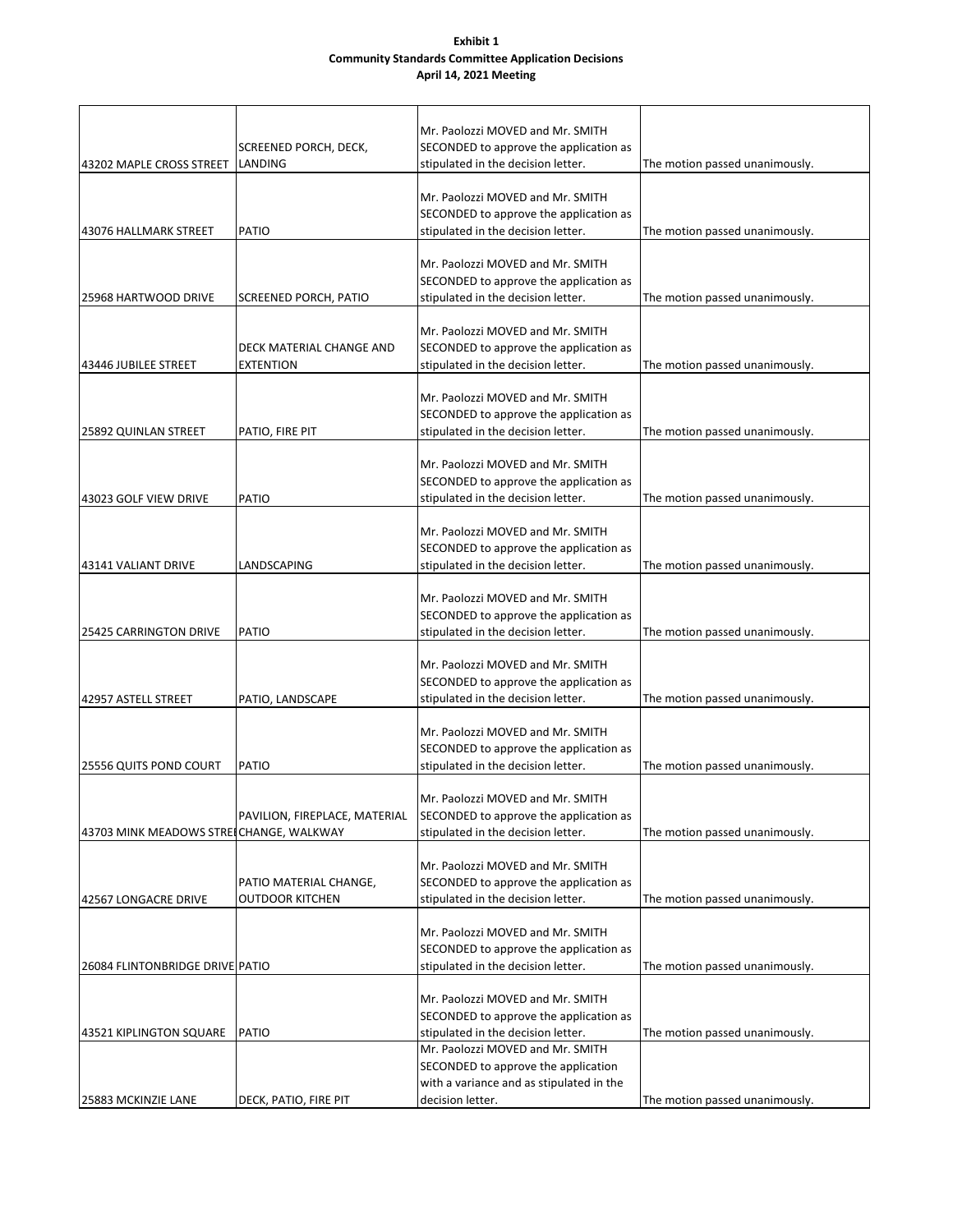#### **Exhibit 1 Community Standards Committee Application Decisions April 14, 2021 Meeting**

|                            |                     | Mr. Paolozzi MOVED and Mr. SMITH       |                                |
|----------------------------|---------------------|----------------------------------------|--------------------------------|
|                            |                     | SECONDED to approve the application as |                                |
| 42480 LENNOX COURT         | <b>FENCE</b>        | stipulated in the decision letter.     | The motion passed unanimously. |
|                            |                     |                                        |                                |
|                            |                     | Mr. Paolozzi MOVED and Mr. SMITH       |                                |
|                            |                     | SECONDED to approve the application as |                                |
| 43253 TABOR HOUSE LANE     | <b>WALKWAY</b>      | stipulated in the decision letter.     | The motion passed unanimously. |
|                            |                     |                                        |                                |
|                            |                     | Mr. Paolozzi MOVED and Mr. SMITH       |                                |
|                            |                     | SECONDED to approve the application as |                                |
| 25461 FARMNECK COURT       | PATIO, WALKWAY      | stipulated in the decision letter.     | The motion passed unanimously. |
|                            |                     |                                        |                                |
|                            |                     | Mr. Paolozzi MOVED and Mr. SMITH       |                                |
|                            |                     | SECONDED to approve the application as |                                |
| 42705 CENTER STREET        | <b>FENCE</b>        | stipulated in the decision letter.     | The motion passed unanimously. |
|                            |                     |                                        |                                |
|                            |                     | Mr. Paolozzi MOVED and Mr. SMITH       |                                |
|                            |                     | SECONDED to approve the application as |                                |
| 43160 VALIANT DRIVE        | <b>SOLAR PANELS</b> | stipulated in the decision letter.     | The motion passed unanimously. |
|                            |                     |                                        |                                |
|                            |                     | Mr. Paolozzi MOVED and Mr. SMITH       |                                |
|                            |                     | SECONDED to approve the application as |                                |
| <b>26061 IVERSON DRIVE</b> | <b>SOLAR PANELS</b> | stipulated in the decision letter.     | The motion passed unanimously. |
|                            |                     |                                        |                                |
|                            |                     | Mr. Paolozzi MOVED and Mr. SMITH       |                                |
|                            |                     | SECONDED to approve the application as |                                |
| 25973 STINGER DRIVE        | <b>FENCE</b>        | stipulated in the decision letter.     | The motion passed unanimously. |
|                            |                     |                                        |                                |
|                            |                     | Mr. Paolozzi MOVED and Mr. SMITH       |                                |
|                            |                     | SECONDED to approve the application as |                                |
| 42977 ASTELL STREET        | PATIO               | stipulated in the decision letter.     | The motion passed unanimously. |